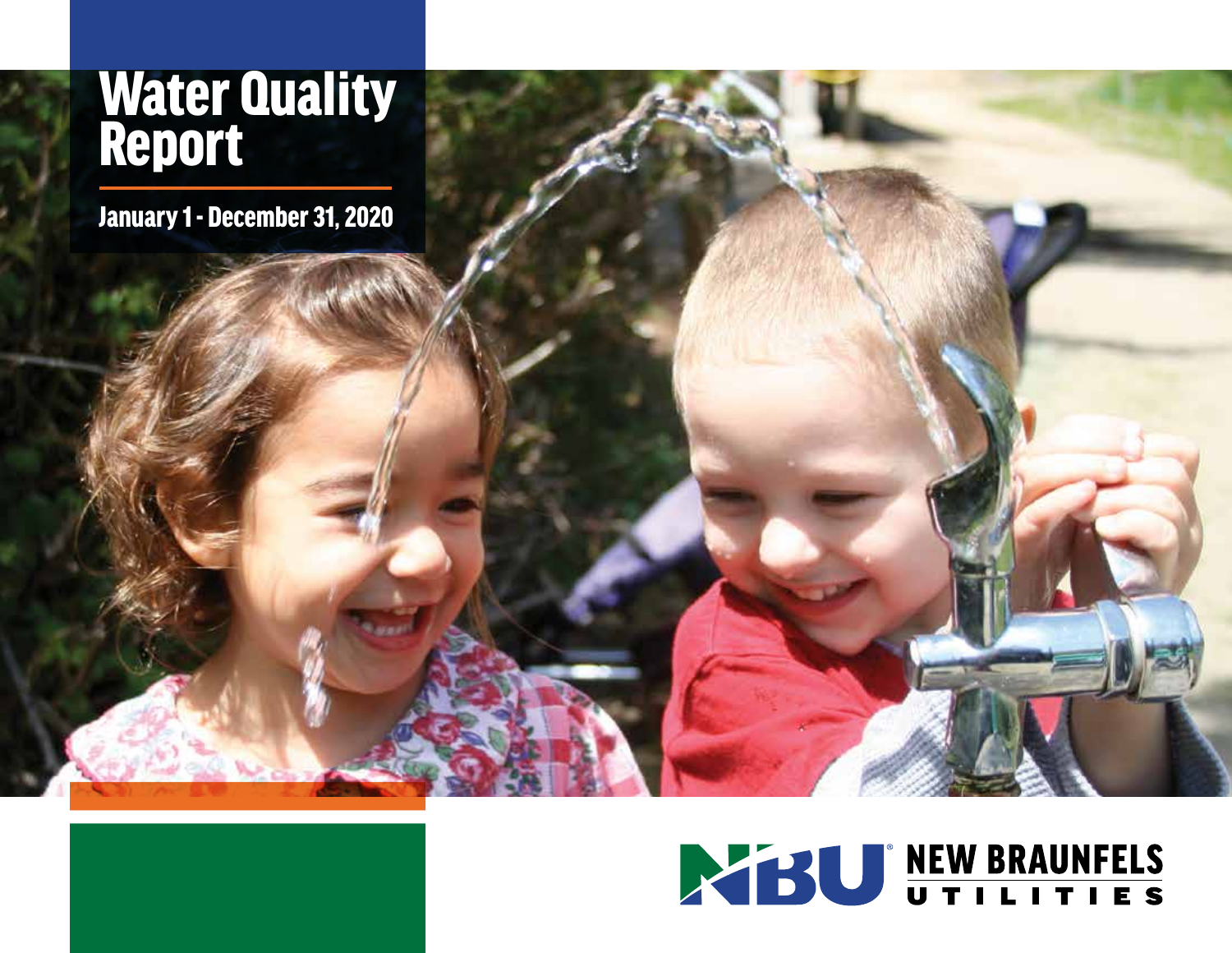# IMPORTANT INFORMATION ABOUT YOUR DRINKING WATER

This report identifies what your water contains, where it comes from, and how it compares to Environmental Protection Agency (EPA) and Texas Commission on Environmental Quality (TCEQ) standards.



## **New Braunfels Utilities, Your Water Provider**

New Braunfels Utilities (NBU) has diversified its water supply portfolio to give customers the benefit of multiple water sources. In total, NBU has 50,717 acre-feet of water available from these sources. The majority of your drinking water is treated at the Gruene Road Surface Water Treatment Plant, which uses the Guadalupe River as its water source, Edwards Aquifer wells, and Trinity Aquifer wells. In addition, NBU has agreements with the City of Seguin and Green Valley Special Utility District to purchase water as needed. New Braunfels Utilities accepts City of Seguin source water from the Canyon Regional Water Authority Lake Dunlap Water Treatment Facility through an interconnection with Springs Hill's distribution system.

Water resources planning takes into account long-term growth and new developments that are located within the NBU certificated service area. New Braunfels Utilities is prepared to meet the needs of its customers for years to come.

## **Drinking Water Standards**

New Braunfels Utilities' drinking water is obtained from surface and groundwater sources which come from the Edwards South Balcones Fault Zone, the Trinity Aquifer, and the Guadalupe River.

The TCEQ completed an assessment of NBU's source water and results indicate that some of these sources are susceptible to certain contaminants.

The sampling requirements for the NBU water system are based on this susceptibility and previous sample data. Any detections of these contaminants may be found in this Water Quality Report. For more information on source water assessments and protection efforts of the NBU system, contact the Water Treatment and Compliance Manager at 830.608.8901.

### **Drinking Water Sources**

The sources of drinking water (both tap water and bottled water) include rivers, lakes, streams, ponds, reservoirs, springs, and wells.

As water travels over the surface of the land or through the ground, it dissolves naturally-occurring minerals and, in some cases, radioactive material, and can pick up substances resulting from the presence of animals or from human activity.

Drinking water, including bottled water, may be reasonably expected to contain at least small amounts of some contaminants.

The presence of contaminants does not necessarily indicate that water poses a health risk.

More information about contaminants and potential health effects can be obtained by calling the EPA's Safe Drinking Water Hotline at 800.426.4791.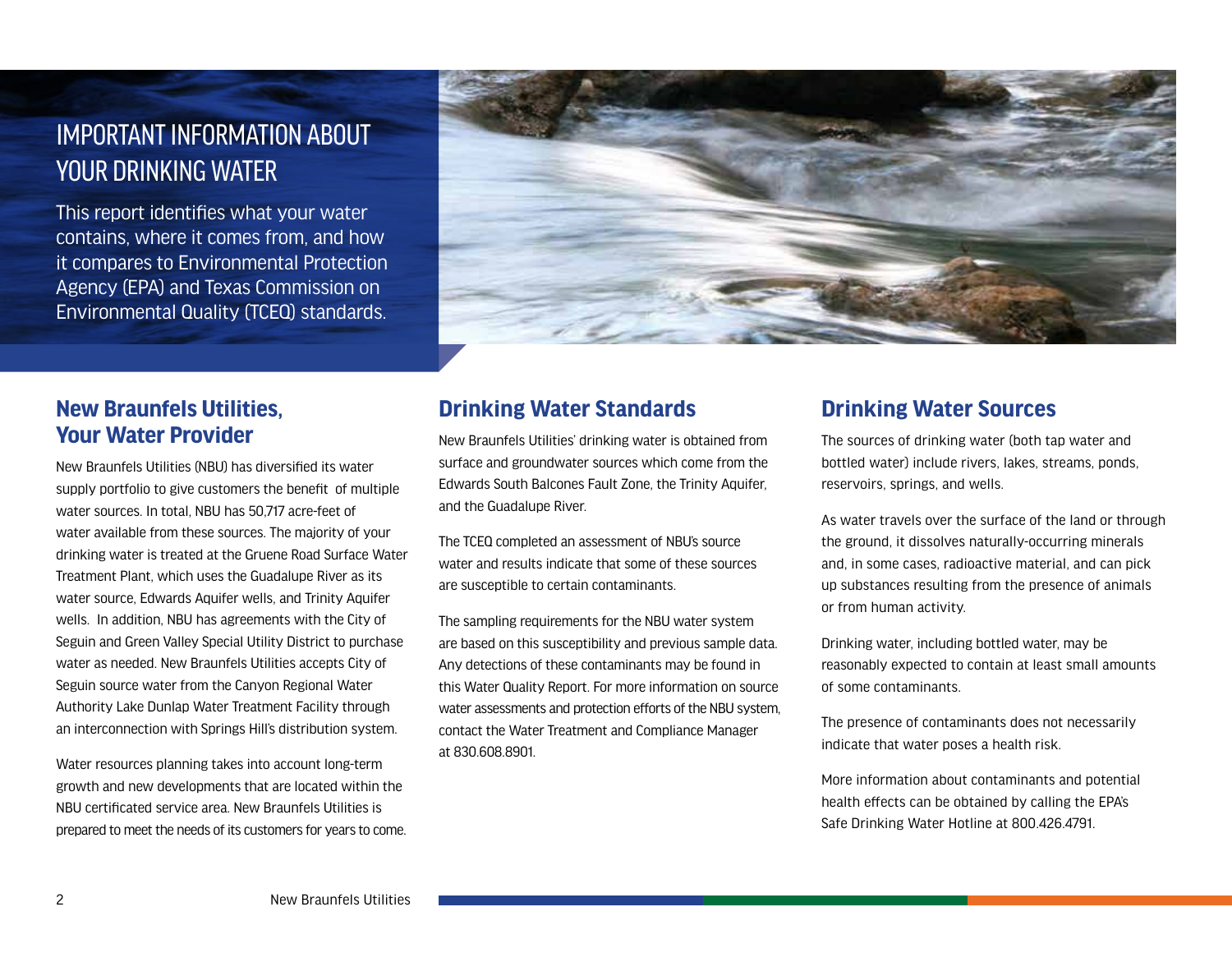**Contaminants that may be present in source water include:**

Microbial, such as viruses and bacteria, which may come from sewage treatment plants, septic systems, agricultural livestock operations, and wildlife.

Inorganic, such as salts and metals, can occur naturally or result from urban storm water runoff, industrial or domestic wastewater discharges, oil and gas production, mining, or farming.

Pesticides and herbicides, may come from a variety of sources such as agriculture, urban storm water runoff, and residential uses.

Organic chemicals, including synthetic and volatile organic chemicals, may be byproducts of industrial processes and petroleum production, and can also come from gas stations, urban storm water runoff, and septic systems.

Radioactive , can occur naturally or as the result of oil and gas production and mining activities.

To ensure that tap water is safe to drink, the EPA prescribes regulations that limit the amount of certain contaminants in water provided by public water systems. Food and Drug Administration (FDA) regulations establish limits for contaminants in bottled water, which must provide the same protections for public health.

Contaminants in drinking water may cause taste, color, or odor problems. These types of problems are not necessarily causes for health concerns. If you have questions about the taste, odor, or color of your drinking water, please contact NBU at 830.608.8901.



# IT IS IMPORTANT TO NOTE

Some Individuals may be more vulnerable than the general population to certain microbial contaminants, such as Cryptosporidium in drinking water including Infants, some elderly, or immunocompromised persons such as:

- Those undergoing chemotherapy for cancer
- Persons who have undergone organ transplants
- Those who are undergoing treatment with steroids
- People with HIV/AIDS or other immune system disorders can be particularly at risk for infections

You should seek advice about drinking water from your physician or health care provider. Additional guidelines on appropriate means to lessen the risk of infection by Cryptosporidium are available from the Safe Drinking Water Hotline at 800.426.4791.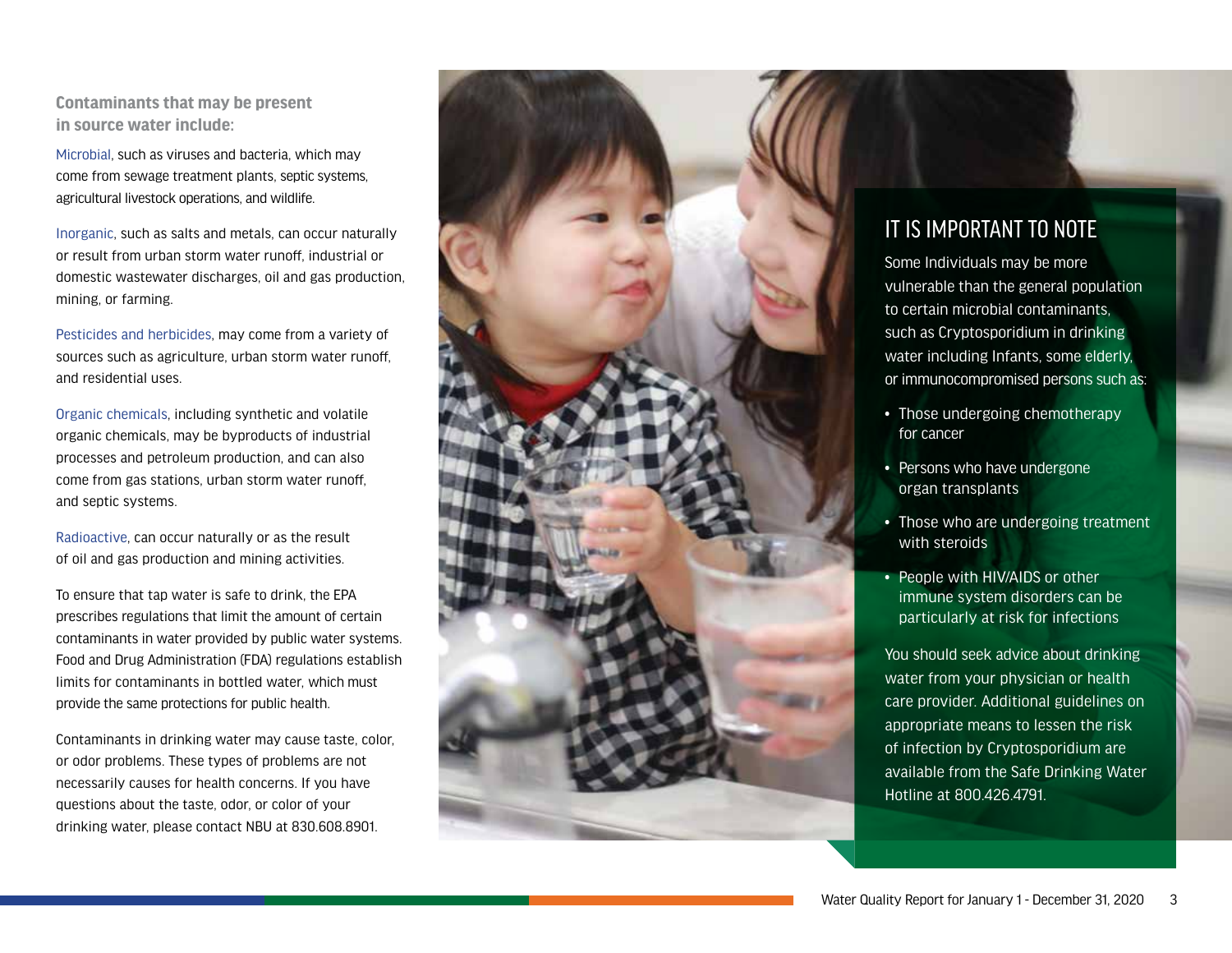# UNDERSTANDING LEAD AND COPPER HEALTH CONCERNS

New Braunfels Utilities began monitoring for lead and copper in 1992. The NBU system does not contain service lines made of lead, and therefore lead is not an issue. However, NBU works with 30 homeowners of older houses to regularly test their systems. We do this to help determine levels of lead and copper that may be leaching from the homes' plumbing systems. Lead can leach into water from plumbing materials such as lead-based solder and brass fixtures. All results (shown on page 7) are well under the Action Level for these contaminants.

If present, elevated levels of lead can cause serious health problems, especially for pregnant women and young children. Lead in drinking water is primarily from materials and components associated with service lines and home plumbing. New Braunfels Utilities is responsible for providing high-quality drinking water; however, we cannot control the variety of materials used in plumbing components. When your water has been sitting for several hours, you can minimize the potential for lead exposure by flushing your tap for 30 seconds to two minutes before using water for drinking or cooking.

If you are concerned about lead in your drinking water, you may wish to have your water tested.

Information on lead in drinking water, testing methods, and steps you can take to minimize exposure is available from the Safe Drinking Water Hotline at 800.426.4791 or at epa.gov/safewater/lead.

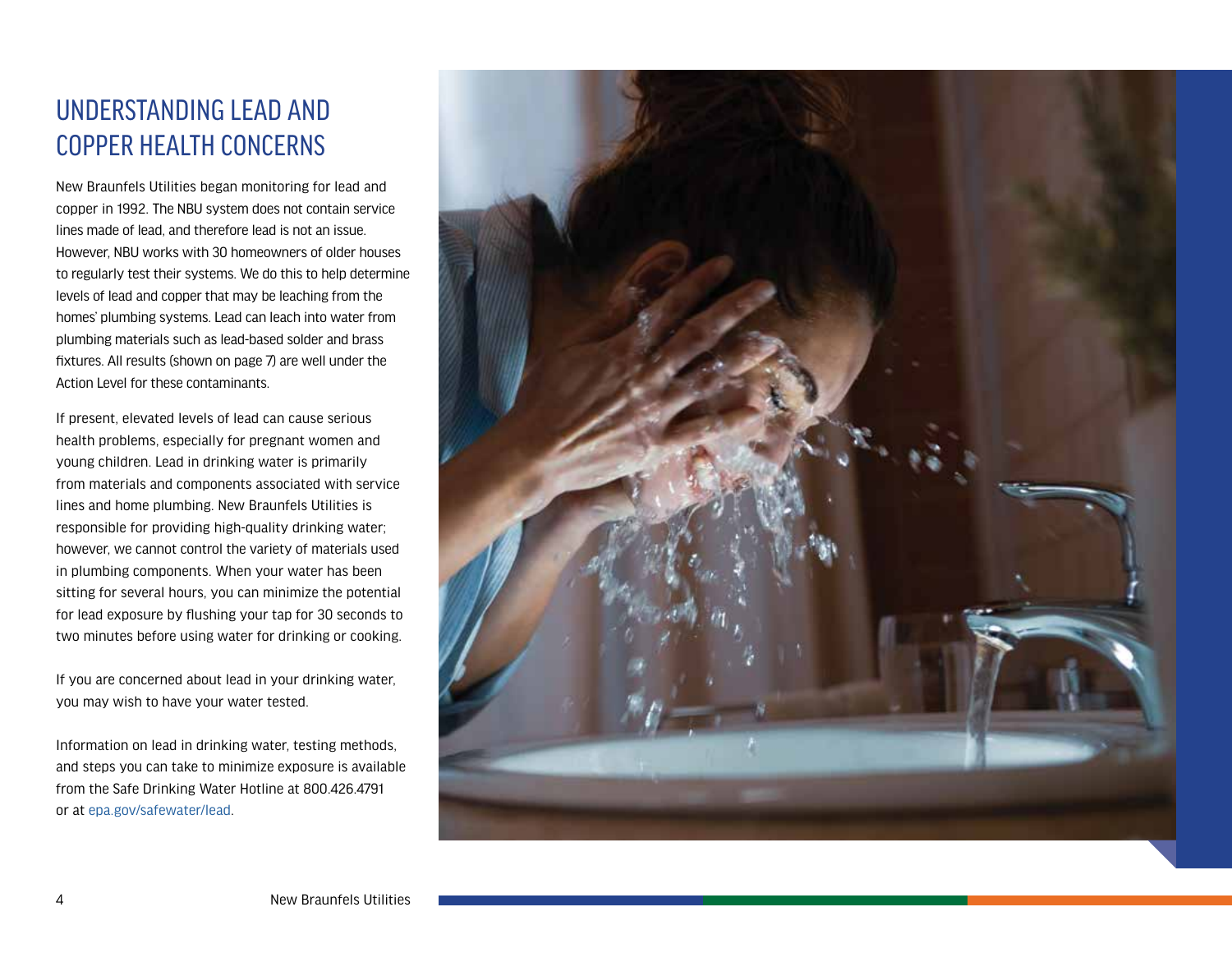## WATER QUALITY DATA

New Braunfels Utilities' water is rated Superior in quality by the TCEQ.

The table (shown on page 7) lists all the contaminants NBU detected in the drinking water during the 2020 reporting period. The presence of contaminants did not indicate the water posed a health risk. In fact, none of the test results indicated a violation of federal, state, or NBU standards for water quality and public health.

Unless otherwise indicated, the data present in the table is from testing conducted between January 1 to December 31, 2020.

## WATER LOSS

In the water loss audit submitted to the Texas Water Development Board for the time period of January 1 to December 31, 2020, the NBU system lost an estimated total of 609,469,841 gallons of water through main breaks, leaks, inaccurate customer metering, theft, and other causes.



#### **Definitions**

The tables in this report contain scientific terms and measures, some of which may require explanation.

**Action Level** — The concentration of a contaminant which, if exceeded, triggers treatment or other requirements which a water system must follow.

**Action Level Goal (ALG)** — The level of a contaminant in drinking water below which there is no known or expected health risk. Action Level Goals allow for a margin of safety.

**Avg** — Regulatory compliance with some MCLs are based on running an annual average of monthly samples.

**Level 1 Assessment** — A Level 1 Assessment is a study of the water system to identify potential problems and determine (if possible) why total coliform bacteria have been found in the water system.

**Level 2 Assessment** — A Level 2 Assessment is a very detailed study of the water system to identify potential problems and determine (if possible) why an E. coli MCL violation has occurred and/or why total coliform bacteria have been found in the water system on multiple occasions.

**Maximum Contaminant Level (MCL)** – The highest level of a contaminant that is allowed in drinking water. Maximum Contaminant Levels are set as close to the MCLG as feasible using the best available treatment technology.

**Maximum Contaminant Level Goal (MCLG)** — The level of a contaminant in drinking water below which there is no known or expected risk to health. Maximum Contaminant Level Goals allow for a margin of safety.

**Maximum Residual Disinfectant Level (MRDL)** —

The highest level of disinfectant allowed in drinking water. There is convincing evidence that the addition of a disinfectant is necessary for the control of microbial contaminants.

**Maximum Residual Disinfectant Level Goal (MRDLG)** —

The level of a drinking water disinfectant below which there is no known or expected risk to health. Maximum Residual Disinfectant Level Goals do not reflect the benefits of the use of disinfectants to control microbial contaminants.

**MFL** — Million Fibers per Liter (a measure of asbestos).

**mrem** — Millirems per year (a measure of radiation absorbed by the body).

**na** — Not applicable.

**NTU** — Nephelometric Turbidity Units (a measure of turbidity).

**pCi/L** — Picocuries per Liter (a measure of radioactivity).

**ppb** — Micrograms per liter or parts per billion - or one ounce in 7,350,000 gallons of water.

**ppm** — Milligrams per liter or parts per million - or one ounce in 7,350 gallons of water.

**ppq** — Parts per quadrillion, or picograms per liter (pg/L).

**ppt** — Parts per trillion, or nanograms per liter (ng/L).

**Treatment Technique or TT** — A required process intended to reduce the level of a contaminant in drinking water.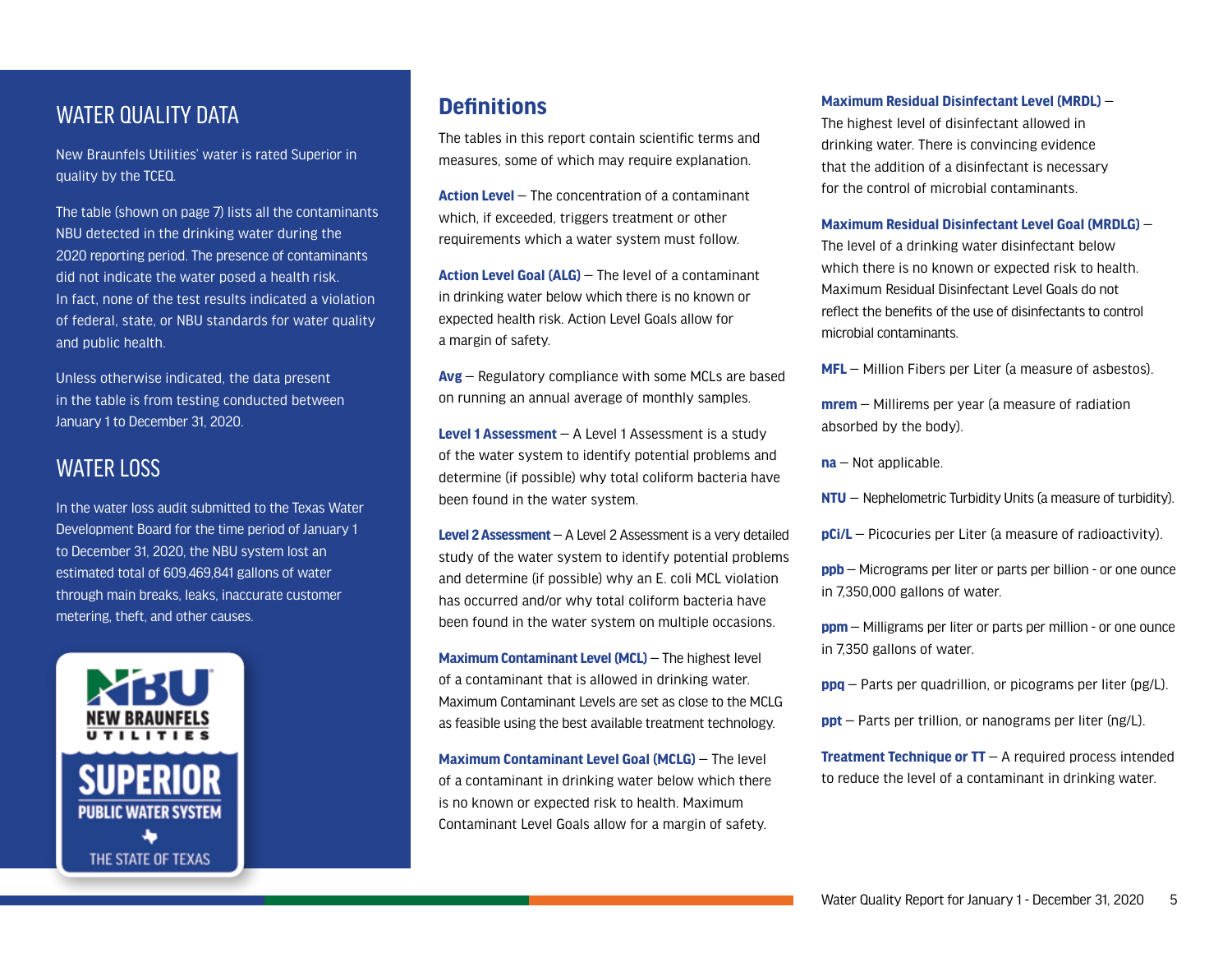# UNDERSTANDING YOUR WATER QUALITY REPORT



This report is an example. \* See Definitions, page 5.



PWS ID: TX0460001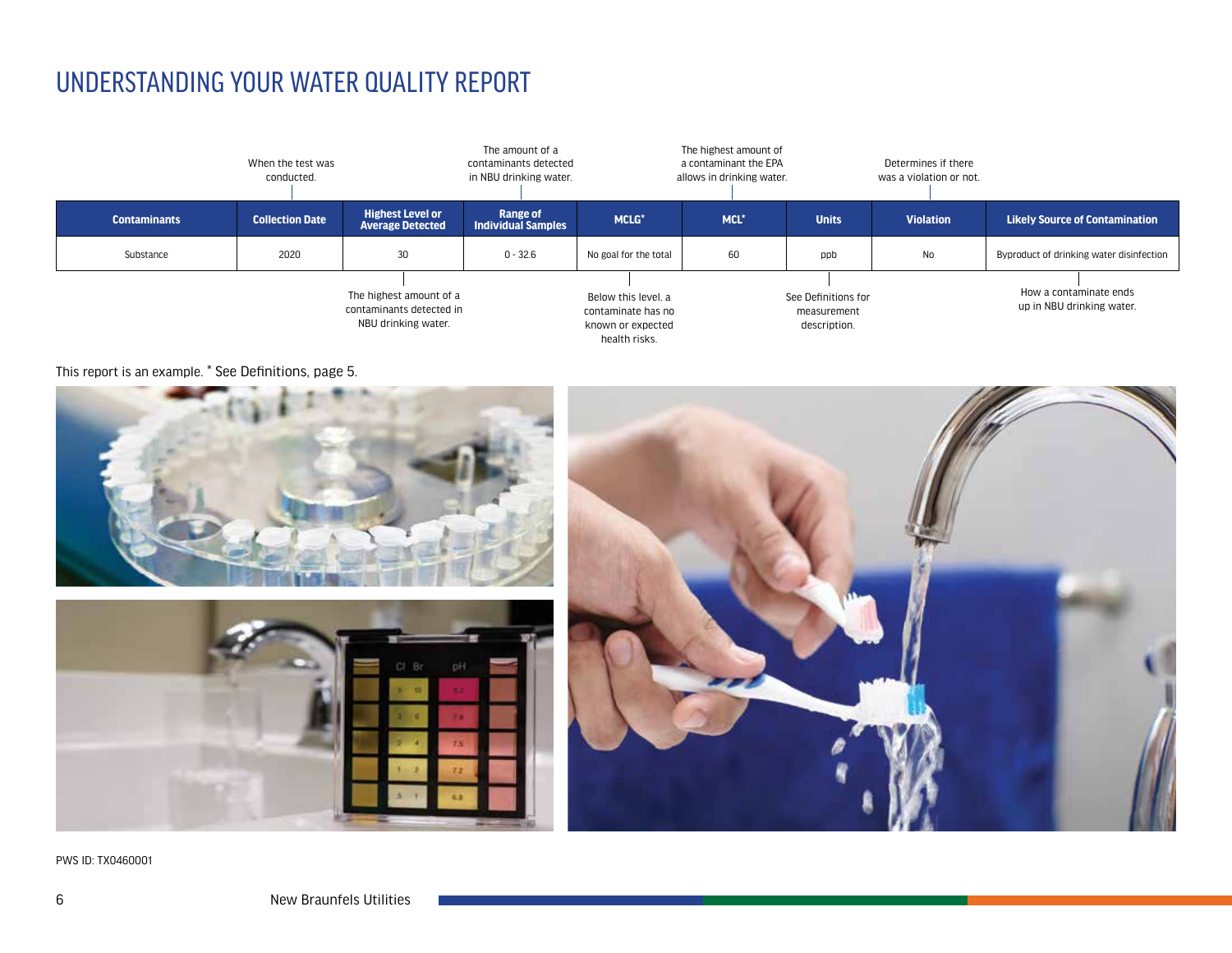# 2021 WATER QUALITY REPORT

#### **Coliform Bacteria**

| <b>Maximum Contaminant Level Goal</b>                                                                                                            | <b>Total Coliform</b><br><b>Maximum</b><br><b>Contaminant Level</b> | <b>Highest No.</b><br>of Positive       | <b>Fecal Coliform or</b><br>E. coli Maximum<br><b>Contaminant Level</b> | <b>Total No. of Positive</b><br><b>E. coli or Fecal</b><br><b>Coliform Samples</b> | <b>Violation</b> |              | <b>Likely Source of Contamination</b> |                                                                                                           |  |
|--------------------------------------------------------------------------------------------------------------------------------------------------|---------------------------------------------------------------------|-----------------------------------------|-------------------------------------------------------------------------|------------------------------------------------------------------------------------|------------------|--------------|---------------------------------------|-----------------------------------------------------------------------------------------------------------|--|
| $\mathbf 0$                                                                                                                                      | 5% of monthly<br>samples are positive.                              | 1.2                                     | na                                                                      | 0                                                                                  | No               |              | Naturally present in the environment. |                                                                                                           |  |
|                                                                                                                                                  |                                                                     |                                         |                                                                         |                                                                                    |                  |              |                                       |                                                                                                           |  |
| <b>Lead and Copper</b>                                                                                                                           | <b>Date Sampled</b>                                                 | <b>MCLG</b>                             | <b>Action Level (AL)</b>                                                | <b>90th Percentile</b>                                                             | # Sites Over AL  | <b>Units</b> | <b>Violation</b>                      | <b>Likely Source of Contamination</b>                                                                     |  |
| Copper                                                                                                                                           | 10/31/2019                                                          | 1.3                                     | 1.3                                                                     | 0.152                                                                              |                  | ppm          | N <sub>0</sub>                        | Erosion of natural deposits; Leaching from wood preservatives; Corrosion<br>of household plumbing systems |  |
| Lead                                                                                                                                             | 10/31/2019                                                          |                                         |                                                                         | 1.6                                                                                |                  | ppb          | No                                    | Corrosion of household plumbing systems; Erosion of natural deposits                                      |  |
|                                                                                                                                                  |                                                                     |                                         |                                                                         |                                                                                    |                  |              |                                       |                                                                                                           |  |
| <b>Disinfection By-Products</b>                                                                                                                  | <b>Collection Date</b>                                              | <b>Highest Level</b><br><b>Detected</b> | <b>Range of</b><br><b>Individual Samples</b>                            | <b>MCLG</b>                                                                        | <b>MCL</b>       | <b>Units</b> | <b>Violation</b>                      | <b>Likely Source of Contamination</b>                                                                     |  |
| <b>Haloacetic Acids (HAA5)</b>                                                                                                                   | 2020                                                                | 24                                      | $0 - 42.1$                                                              | No goal for the total                                                              | 60               | ppb          | No                                    | Byproduct of drinking water disinfection                                                                  |  |
| the value in the Highest Level or Average Detected column is the bighest average of all HAA5 sample results collected at a location over a vear' |                                                                     |                                         |                                                                         |                                                                                    |                  |              |                                       |                                                                                                           |  |

'\* The value in the Highest Level or Average Detected column is the highest average of all HAA5 sample results collected at a location over a year'

| <b>Total Trihalon</b><br>nethanes (TTHM)                                                                                                                          | 2020 |  | 0 <sup>0</sup><br>יי - אט. | TNF<br>IVU. | 80 | nn | No. | g water disinfectior<br>of drinking<br>Byproduct |
|-------------------------------------------------------------------------------------------------------------------------------------------------------------------|------|--|----------------------------|-------------|----|----|-----|--------------------------------------------------|
| * The value<br>is the highest average of all TTHM sample results collected at a<br>r Average Detected column<br>r a year<br>. est Level or 1<br>ue in the Highest |      |  |                            |             |    |    |     |                                                  |

| <b>Inorganic Contaminants</b>                                         | <b>Collection Date</b> | <b>Highest Level</b><br><b>Detected</b> | <b>Range of</b><br>Individual Samples        | <b>MCLG</b> | <b>MCL</b> | <b>Units</b> | <b>Violation</b> | <b>Likely Source of Contamination</b>                                                                                        |
|-----------------------------------------------------------------------|------------------------|-----------------------------------------|----------------------------------------------|-------------|------------|--------------|------------------|------------------------------------------------------------------------------------------------------------------------------|
| Barium                                                                | 2020                   | 0.0309                                  | $0.0309 - 0.0309$                            |             |            | ppm          | N <sub>0</sub>   | Discharge of drilling wastes; Discharge from metal refineries;<br>Erosion of natural deposits                                |
| Cyanide                                                               | 2020                   | 90                                      | $0 - 90$                                     | 200         | 200        | ppb          | N <sub>0</sub>   | Discharge from plastic and fertilizer factories; Discharge from<br>steel/metal factories                                     |
| Fluoride                                                              | 2020                   | 0.7                                     | $0.21 - 0.73$                                |             | 4.0        | ppm          | N <sub>0</sub>   | Erosion of natural deposits; Water additive which promotes<br>strong teeth; Discharge from fertilizer and aluminum factories |
| <b>Nitrate</b><br><b>Imeasured as Nitrogenl</b>                       | 2020                   |                                         | $0.61 - 2.03$                                | 10          | 10         | ppm          | N <sub>0</sub>   | Runoff from fertilizer use; Leaching from septic tanks, sewage;<br>Erosion of natural deposits                               |
| Radioactive Contaminants                                              | <b>Collection Date</b> | <b>Highest Level</b><br><b>Detected</b> | <b>Range of</b><br><b>Individual Samples</b> | <b>MCLG</b> | <b>MCL</b> | <b>Units</b> | <b>Violation</b> | <b>Likely Source of Contamination</b>                                                                                        |
| <b>Combined Radium 226/228</b>                                        | 03/24/2015             | 1.5                                     | $1.5 - 1.5$                                  |             |            | pCi/         | No               | Erosion of natural deposits                                                                                                  |
| Synthetic organic contaminants including<br>pesticides and herbicides | <b>Collection Date</b> | <b>Highest Level</b><br><b>Detected</b> | <b>Range of Individual</b><br><b>Samples</b> | <b>MCLG</b> | <b>MCL</b> | <b>Units</b> | <b>Violation</b> | Likely Source of Contamination                                                                                               |
| Di (2-ethylhexyl) phthalate                                           | 2020                   |                                         | $0 -$                                        |             | b          | ppb          | No               | Discharge from rubber and chemical factories.                                                                                |

#### **Disinfectant Residual**

| <b>Disinfectant Residual</b> | Year | <b>Average Level</b> | <b>Range of</b><br><b>Levels Detected</b> | <b>MRDL</b> | <b>MRDLG</b> | <b>Units</b> | <b>Violation</b> | Source in Drinking Water                |
|------------------------------|------|----------------------|-------------------------------------------|-------------|--------------|--------------|------------------|-----------------------------------------|
| <b>Chloramines</b>           | 2020 |                      | $0.8 - 4.8$                               |             |              | ppm          |                  | Water additive used to control microbes |

#### **Turbidity**

|                                | <b>Level Detected</b> | <b>Limit (Treatment Technique)</b> | <b>Violation</b> | <b>Likely Source of Contamination</b> |
|--------------------------------|-----------------------|------------------------------------|------------------|---------------------------------------|
| Highest single measurement     | 0.9 NTU               | 1 NTL                              | N <sub>0</sub>   | Soil runoff                           |
| Lowest monthly % meeting limit | 99%                   | 0.3 NTU                            | N <sub>0</sub>   | Soil runoff                           |

#### **Total Organic Carbon**

The percentage of Total Organic Carbon (TOC) removal was measured each month and the system met all TOC removal requirements set, unless a TOC violation is noted in the violations section.

PWS ID: TX0460001